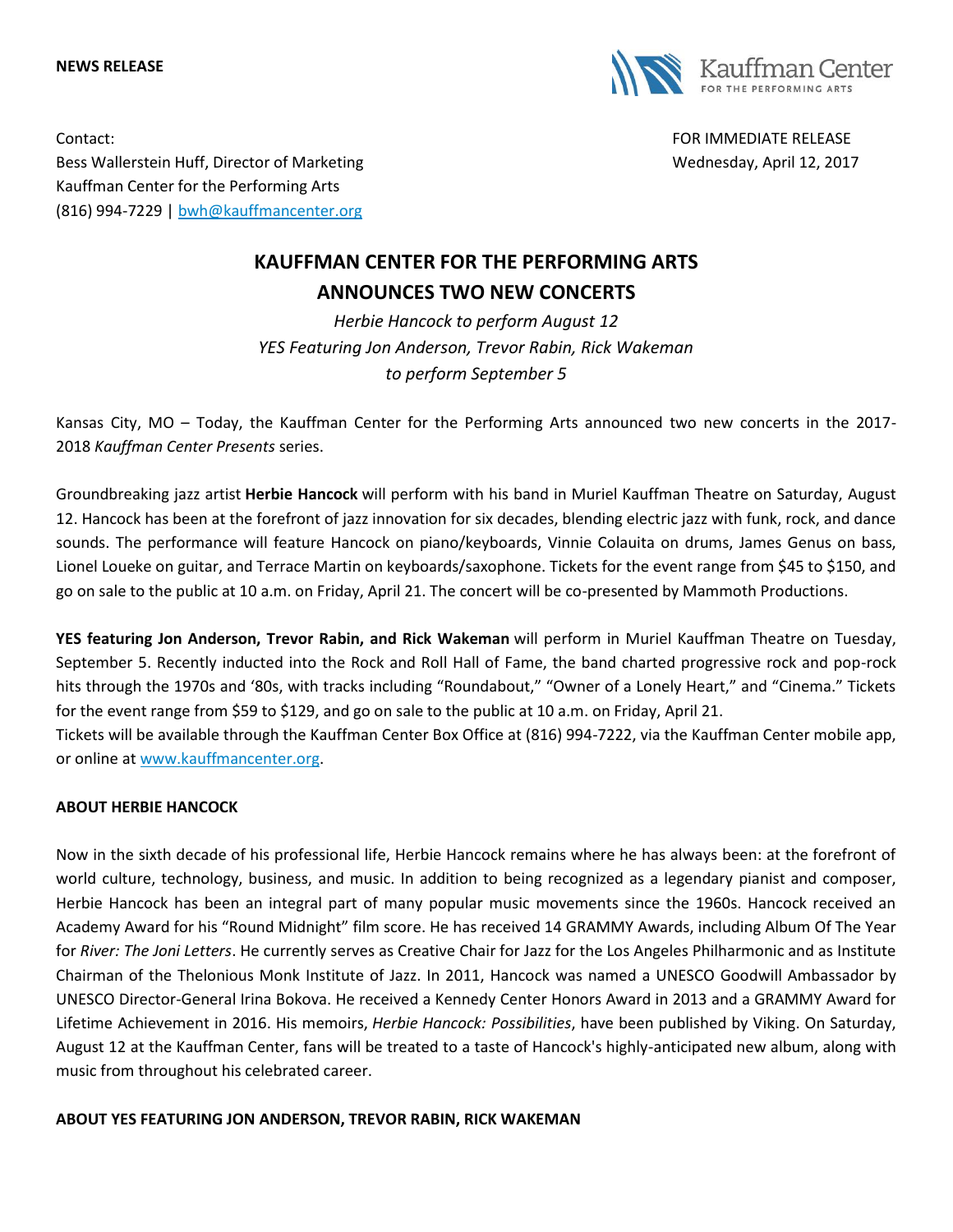The progressive rock band YES was co-founded by Jon Anderson and the late Chris Squire in 1968, and went on to sell millions of records with releases such as *Fragile*, *Close to The Edge*, *Tales From Topographic Oceans*, *Going For The One,* and *90125*. YES was inducted into the Rock and Roll Hall of Fame on April 7, 2017. While Rick Wakeman is predominantly associated with the 1970s "prog era" of the band and Trevor Rabin is associated with the 1980s "pop era" of the band, Jon Anderson is the bridge between both factions, as he was a member of both eras. The touring band line-up is completed by Lee Pomeroy on bass and Louis Molino III on drums.

### *KAUFFMAN CENTER PRESENTS* **SERIES SCHEDULE**

#### **2016-2017** *Kauffman Center Presents* **Events:**

Remaining events in the 2016-2017 series schedule:

- Thursday, May 11 Branford Marsalis with special guest Kurt Elling 7:30 p.m., Helzberg Hall
- Wednesday, May 24 *George Benson and Kenny G: The Breezin' & Breathless Tour* 7:30 p.m., Muriel Kauffman Theatre
- Saturday, June 17 Michael McDonald & Boz Scaggs 7:30 p.m., Muriel Kauffman Theatre

### **2017-2018** *Kauffman Center Presents* **Events:\*\***

Events in the 2017-2018 series schedule:

- Tuesday, July 18 *Blondie & Garbage: The Rage and Rapture Tour* 7 p.m., Muriel Kauffman Theatre
- Wednesday, July 26 Mary Chapin Carpenter with special guest Sarah Jarosz 7:30 p.m., Muriel Kauffman Theatre
- Saturday, August 12 Herbie Hancock 7:30 p.m., Muriel Kauffman Theatre; co-presented by Mammoth Productions
- Tuesday, September 5 YES Featuring Jon Anderson, Trevor Rabin, Rick Wakeman 7:30 p.m., Muriel Kauffman Theatre
- Saturday, November 11 Vienna Boys Choir 8 p.m., Helzberg Hall

\*\*Events announced to date. Additional performances will be announced leading up to and throughout the 2017-2018 season. Updates are available at [www.kauffmancenter.org/events-tickets/kauffman-center-presents/.](http://www.kauffmancenter.org/events-tickets/kauffman-center-presents/)

### **ABOUT THE KAUFFMAN CENTER FOR THE PERFORMING ARTS**

The Kauffman Center for the Performing Arts – a major not-for-profit center for music, opera, theater and dance designed by Moshe Safdie – opened in 2011. Serving as a cultural cornerstone for Kansas City and the region, the Kauffman Center delivers extraordinary and diverse performing arts experiences. Honored as one of the World's 15 Most Beautiful Concert Halls, the Kauffman Center attracts some of the world's most renowned performers and entertainers.

Through educational outreach programs and community enrichment, the Kauffman Center supports Kansas City as a cultural destination. More information on the Kauffman Center for the Performing Arts is available at [kauffmancenter.org.](https://backstage.kauffmancenter.org/Marketing/Press%20Releases%20and%20Calendar%20Alerts/2017-2018%20Press%20Releases/17-18%20Press%20Releases%20-%20Other/kauffmancenter.org)